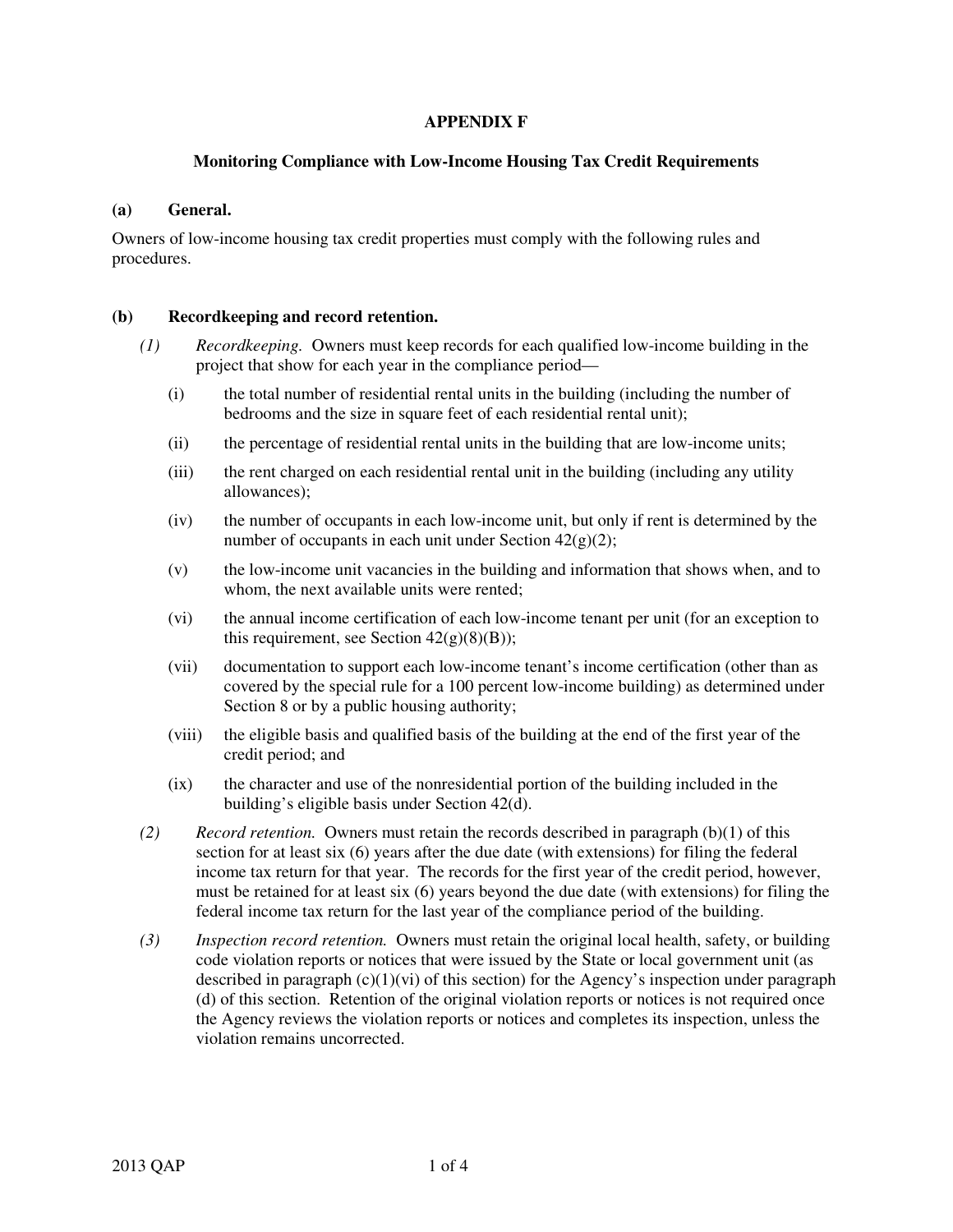#### **(c) Certification and review.**

- *(1) Certification.* Owners must certify at least annually to the Agency that, for the preceding twelve (12) month period—
	- (i) the project met the requirements of the 20-50 test under Section  $42(g)(1)(A)$ , the 40-60 test under Section  $42(g)(1)(B)$ , whichever is applicable to the project;
	- (ii) there was no change in the applicable fraction (as defined in Section  $42(c)(1)(B)$ ) of any building in the project, or that there was a change, and a description of the change;
	- (iii) the owner has received an annual income certification from each low-income tenant, and documentation to support that certification consistent with paragraph  $(b)(1)(vi)$  of this section;
	- (iv) each low-income unit in the project was rent-restricted under Section  $42(g)(2)$ ;
	- (v) all units in the project were for use by the general public, including the requirement that no finding of discrimination under the Fair Housing Act occurred for the project (meaning an adverse final decision by HUD, a substantially equivalent state or local fair housing agency or federal court);
	- (vi) the buildings and low-income units in the project were suitable for occupancy, taking into account local health, safety, and building codes (or other habitability standards), and the State or local government unit responsible for making local health, safety, or building code inspections did not issue a violation report for any building or low-income unit in the project (owners must attach any violation report or notice to its annual certification and state whether the violation has been corrected);
	- (vii) there was no change in the eligible basis (as defined in Section  $42(d)$ ) of any building in the project, or if there was a change, the nature of the change;
	- (viii) all tenant facilities included in the eligible basis under Section 42(d) of any building in the project were provided on a comparable basis without charge to all tenants in the building;
	- (ix) if a low-income unit in the building became vacant during the year, that reasonable attempts were or are being made to rent that unit or the next available unit of comparable or smaller size to tenants having a qualifying income before any units in the project were or will be rented to tenants not having a qualifying income;
	- (x) if the income of tenants of a low-income unit in the project increased above the limit allowed in Section  $42(g)(2)(D)(ii)$ , the next available unit of comparable or smaller size in the project was or will be rented to tenants having a qualifying income; and
	- (xi) an extended low-income housing commitment as described in Section 42(h)(6) was in effect, including the requirement under Section  $42(h)(6)(B)(iv)$  that an owner cannot refuse to lease a unit in the project to an applicant because the applicant holds a voucher or certificate of eligibility under Section 8 of the United States Housing Act of 1937;
	- (xii) all low-income units in the project were used on a non-transient basis (except for transitional housing for the homeless provided under Section  $42(i)(3)(B)(iii)$  or singleroom-occupancy units rented on a month-by-month basis under Section  $42(i)(3)(B)(iv)$ ;
	- (xiii) no tenants in low-income units were evicted or had their tenancies terminated other than for good cause and no tenants had an increase in the gross rent with respect to a lowincome unit not otherwise permitted under Section 42;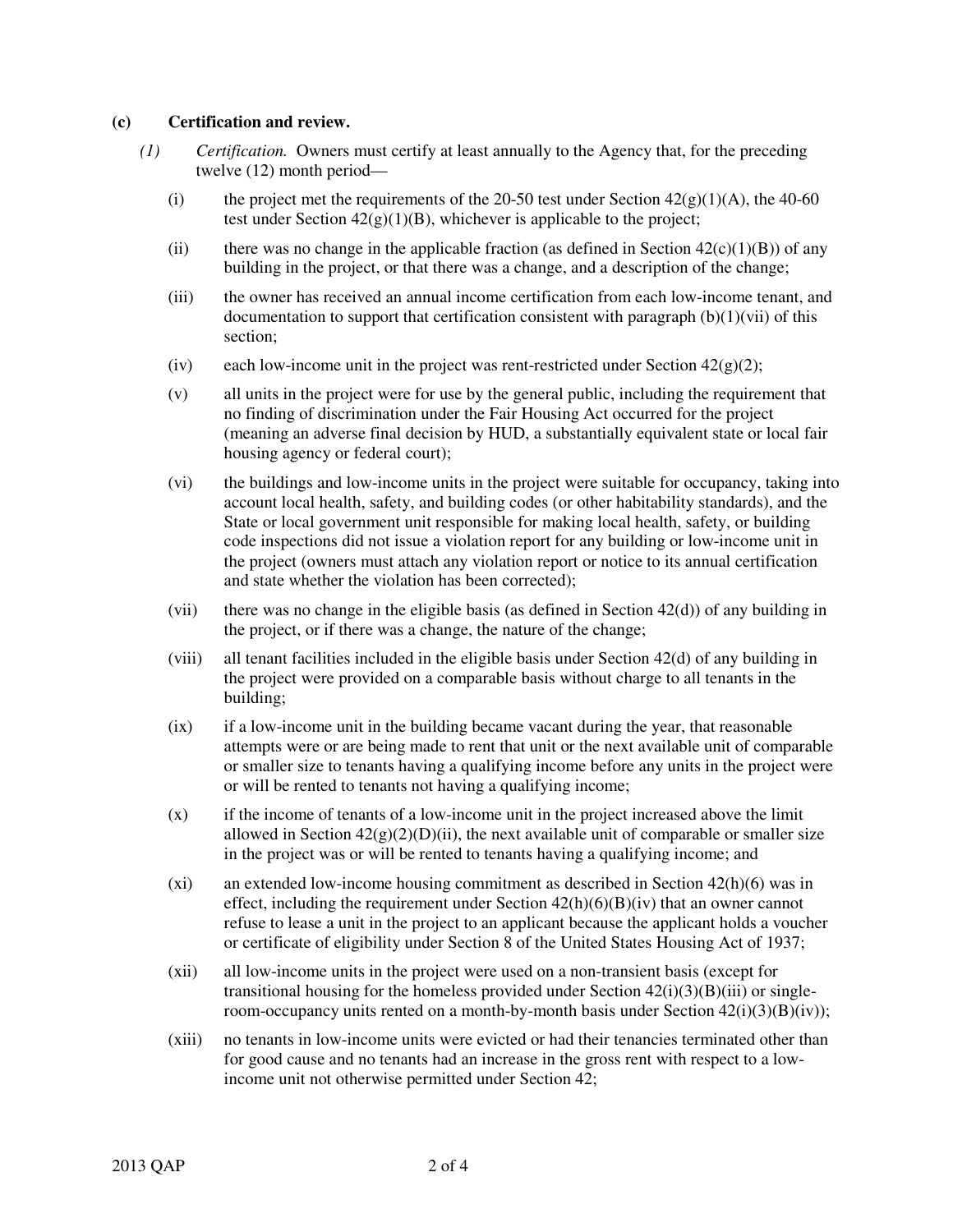- (xiv) the ownership entity meets the requirements of the nonprofit set-aside if the project was allocated as such; and
- (xv) no unauthorized changes in ownership or management agent(s) have occurred.
- *(2) Review.*
	- (i) The Agency will review the certifications submitted under paragraph  $(c)(1)$  of this section for compliance with the requirements of Section 42.
	- (ii) With respect to each tax credit project—
		- (A) the Agency will conduct on-site inspections of all buildings in the project by the end of the second calendar year following the year the last building in the project is placed in service and, for at least twenty percent (20%) of the project's low-income units, inspect the units and review the low-income certifications, the documentation supporting the certifications, and the rent records for the tenants in those units; and
		- (B) at least once every three (3) years, the Agency will conduct on-site inspections of all buildings in the project and, for at least twenty percent (20%) of the project's lowincome units, inspect the units and review the low-income certifications, the documentation supporting the certifications, and the rent records for the tenants in those units.
	- (iii) The Agency will randomly select low-income units and tenant records to be inspected and reviewed.
- *(3) Frequency and form of certification.* The certifications and reviews of paragraph (c)(1) and (2) of this section will be made annually covering each year of the fifteen (15) year compliance period under Section 42(i)(1). The owner certifications will be made under penalty of perjury.

# **(d) Inspections.**

- *(1) In general.* The Agency has the right to perform an on-site inspection of any tax credit project at least through the end of the extended use period.
- *(2) Inspection standard.* For the on-site inspections of buildings and low-income units required by paragraph (c)(2)(ii) of this section, the Agency will review any local health, safety, or building code violations reports or notices retained by the owner under paragraph (b)(3) in order to determine whether—
	- (i) the buildings and units are suitable for occupancy, taking into account local health, safety, and building codes (or other habitability standards); or
	- (ii) the buildings and units satisfy, as determined by the Agency, the uniform physical condition standards for public housing established by HUD (24 CFR 5.703).

The HUD physical condition standards do not supersede or preempt local health, safety, and building codes. A tax credit project under Section 42 must continue to satisfy these codes. The Agency will report any violation of these codes to the Service.